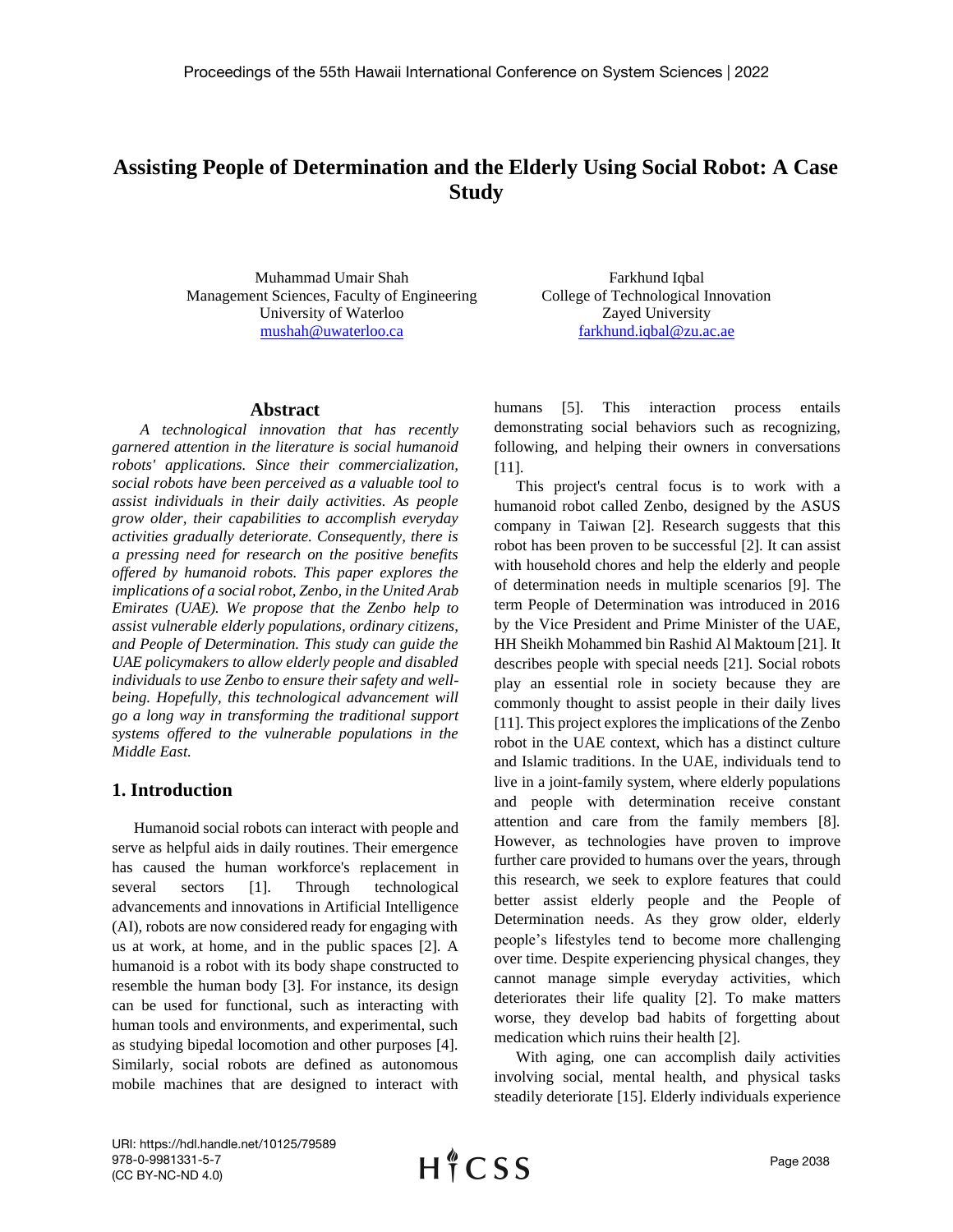several problems such as difficulty moving, contacting people, and forgetting important tasks, including taking food on time [15]. Therefore, the elderly and People of Determination need to receive personal assistance and support. Elderly individuals and those with determination needs require constant assistance in their daily routines [9]. However, finding a human helper is often not feasible from an economic and safety perspective [6]. Therefore, we explore the idea of using social robots, such as Zenbo, for this purpose.

A social robot usually comprises an AI system constructed to interact with individuals and various robots [2]. However, we acknowledge that this may not be true for all social robots. It interacts with humans on both social and emotional levels [11]. Not only does it build social resonance, but it keeps individuals busy in their daily lives. In order to be easily readable and understandable for humans, the robot's conduct is lifelike. For instance, the robot delivers pictures of people by employing cameras [11]. This holds when it comes to various algorithms. These algorithms must communicate with people, assemble social connections, adapt to their current environments, learn throughout their lifetimes, and incorporate new experiences into their understanding of the world and themselves. In order to assist family members, social robots must be functional and purposefully designed with unique personalities.

Zenbo is a popular social robot with the power to perform simple functions at home. It is intended to make the home tasks of a family comfortable and easy to perform. Furthermore, it is designed to interact with children, adults, and the elderly population. For example, it can display pictures and tell children their preferred stories [5]. Moreover, it can also be used for controlling your home appliances and perform surveillance tasks [11]. These robots have sensors that can detect when people fall or send messages for other members of the family to assist [11]. Since it behaves more like a human than a robot, its ability to adapt to the environment makes it appropriate for families [5].

Furthermore, people on their smartphones can easily access Zenbo and keep track of events using the built-in camera. For illustration, such events could include reminders for mediations, exercise schedules, and doctors' appointments. Social robots can also perform general tasks such as administering video calls, managing smart home systems, social media interactions, and interactive communications [5].

As suggested in a prior research study, humanoid robots can assist the elderly and People of Determination [6]. This phenomenon translates into enabling governments and health authorities to become more efficient and holistically transform the traditional medical system. This can bring efficiency and convenience to the health care sector. Furthermore, using a social robot like Zenbo tends to be less costly and more beneficial for governments. Several governmental agencies in the UAE operate in diverse areas, such as oil and gas, law enforcement, and the financial sector, to support individuals with special needs. Since these organizations care deeply about special needs people, they strive to improve their working environments. Similarly, several other organizations in the health sector also assist elderly individuals in addressing their needs.

To advance this agenda of utilizing new generation technologies in the UAE for the betterment of the citizens, we explore these two questions:

- 1. How can Zenbo assist elderly individuals and People of Determination who reside in the UAE [9]?
- 2. Which human factors influence the success of social robots for the vulnerable population [9]?

To inquire about these two questions, we need to be informed about the exact needs of elderly people and People of Determination. For example, the following needs of the vulnerable population can be addressed by Zenbo through:

- 1. Early detection of crisis;
- 2. Direct connection with the responsible doctor for saving patient's time, effort, and travel fatigue;
- 3. Advancement of high-quality consumer-driven services that are offered 24-hours a day to the elderly and People of Determination;
- 4. Dissemination of social services; and
- 5. Intelligent solution of repetitive issues.

# **2. Literature Review**

Following the robotic industry's worldwide rise, a growing need has emerged for social robots to assist people of determination. Whether it is education levels or degree of trust, research suggests several human factors influence social robots' success [8]. In line with previous research, human factors can contribute towards a greater understanding of social robots' perceptions in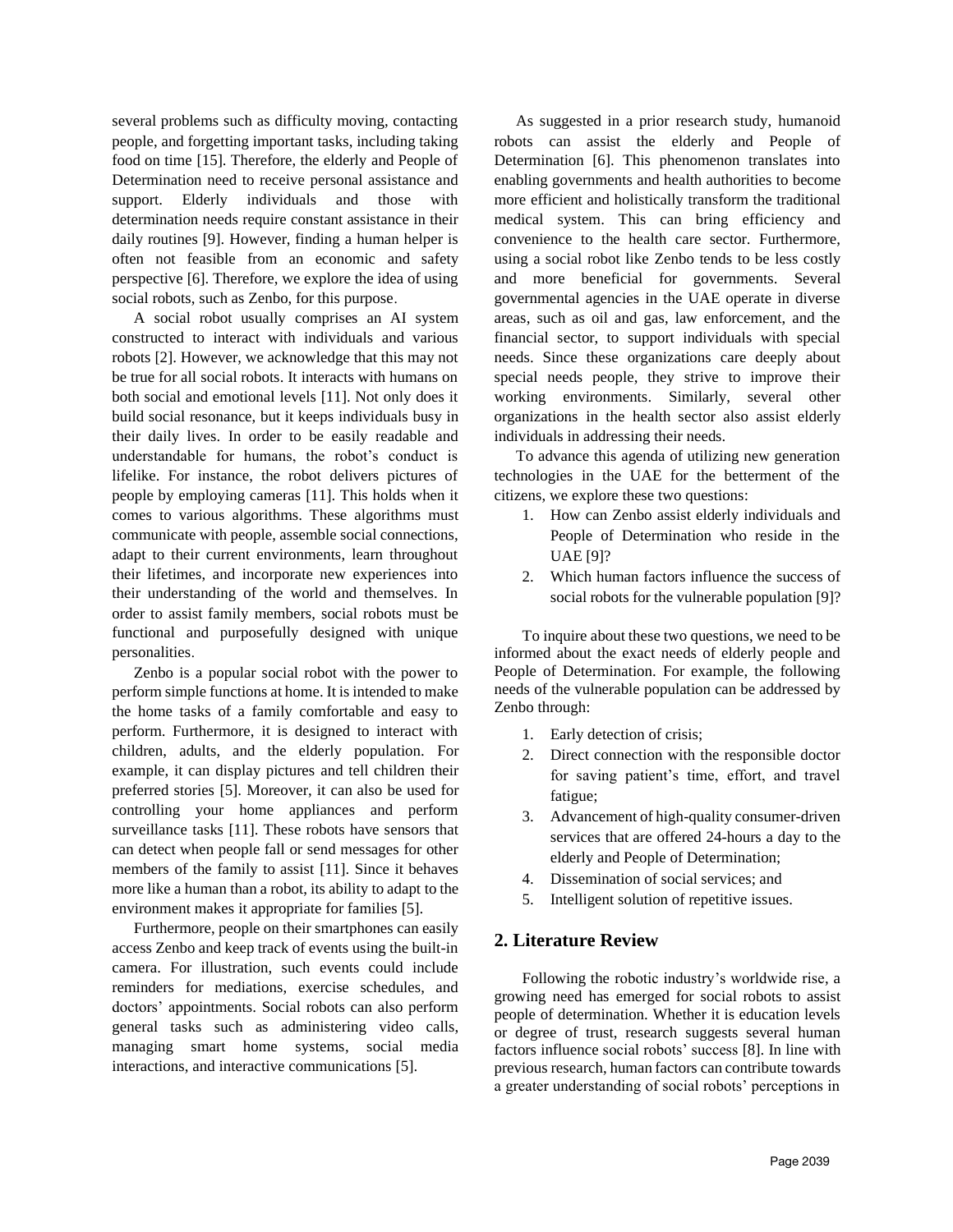the Middle East [9]. The purpose of the following section will be to discuss these human factors and provide a comprehensive literature review on social robots, especially in the UAE and Middle East regions. Through these outlined human factors, researchers will be better able to comprehend how the Zenbo robot can assist elderly populations in the Middle East.

#### **2.1. Education**

Perhaps, the most significant factor that influences social robots' success in the UAE is education. The educational levels of individuals in the Middle East impact attitudes towards social robots and whether they should be implemented in everyday tasks [9]. For instance, in a survey investigating social robot use in Dubai, education significantly affected public perceptions of social robots. Individuals without formal education often express negative attitudes towards robots, whereas individuals with some formal education report an indifferent perspective towards robot use [9]. Similarly, discrepancies in educational levels can impact attitudes towards robot assistance in the Middle East [10]. During a study investigating humanoid robots' perceptions in healthcare, these researchers discovered that college education affected perceptions of robots. As in the previous study, people without a college education showed slight disagreement with their hospital use [10]. In stark contrast, participants with a college education were indifferent towards robot use in a healthcare setting. One possible explanation for these findings is that participants with education are better able to inhibit fears and have an empirical attitude towards applying new technologies [10]. Suppose the Zenbo robot would be potentially implemented in the Middle East. In that case, education must be considered a crucial human factor that could shape public perceptions of social robots [9].

#### **2.2. Trust**

Another factor that has been proposed to influence social robots in the Middle East is trust. For Zenbo robots to be successfully implemented in the region, humans need to build a relationship of trust with the robot [11]. Not only have studies found that trust predicts the quality of Human-Robot Interaction (HRI), but it determines whether people are willing to rely on social robots for specific tasks. Trust is a particularly important factor to consider in relation to Zenbo robots because it allows elderly adults and robot care providers to collaborate effectively [12]. For instance, three main themes are crucial in supporting trust in a robot care provider: 'professional skills', 'personal traits', and 'communication' [12]. Professional skills were the most

common factor that elderly adults perceive to support trust in robot care providers [12].

Similarly, trust is a crucial factor for human-robot interactions to prosper [13]. On the other hand, a lack of trust in interactions between human beings and robots can misuse and abuse this technology [13]. Consequently, it is important for social robots to be trustworthy to build meaningful relationships with elderly UAE populations.

#### **2.3. Gender**

When it comes to human-robot interactions, another important factor to consider is gender. Research indicates that substantial gender differences impact public perceptions towards social robot use in the Middle East [14]. Gender is an important variable in human-robot interactions and affects how users react to robots in specific scenarios [14]. In comparison with females, males perceive robots as more useful, show higher willingness to use them in the future, and are more open to accepting these robots into their lives [14]. Similarly, gender is an essential factor that affects user acceptance of healthcare robots [15]. In general, men tend to show greater desirability towards robots in cooperative tasks, indicating higher acceptance levels [15]. Finally, studies have shown that the gender of robots can affect user's reactions towards robots. Male robots with stereotypically masculine traits are perceived more favorably by males, whereas female robots with stereotypically feminine traits are considered more suitable for women [16]. In this regard, gender typicality in tasks is an important factor to consider when implementing robots in the UAE.

#### **2.4. Age**

The final factor that influences social robots' success in the UAE is age. Research suggests that age differences affect the perception of humanoid robots for domestic use in the Middle East. Elderly seniors display more negative attitudes towards robots than younger individuals [17]. For instance, young adults between the ages of 18 and 25 exhibit more positive attitudes towards domestic robots than older adults in Saudi Arabia [18]. One possible explanation for these findings is that cohort is a factor that can influence decisions to use new technologies [19]. Elderly adults belong to a generation unfamiliar with and accustomed to adopting new technologies [19]. Therefore, older individuals are less conformable to technology usage than today's techsavvy generation.

Researchers must overcome this age-related barrier to robot acceptance given that the Zenbo robot's target audience is elderly individuals. In light of this issue,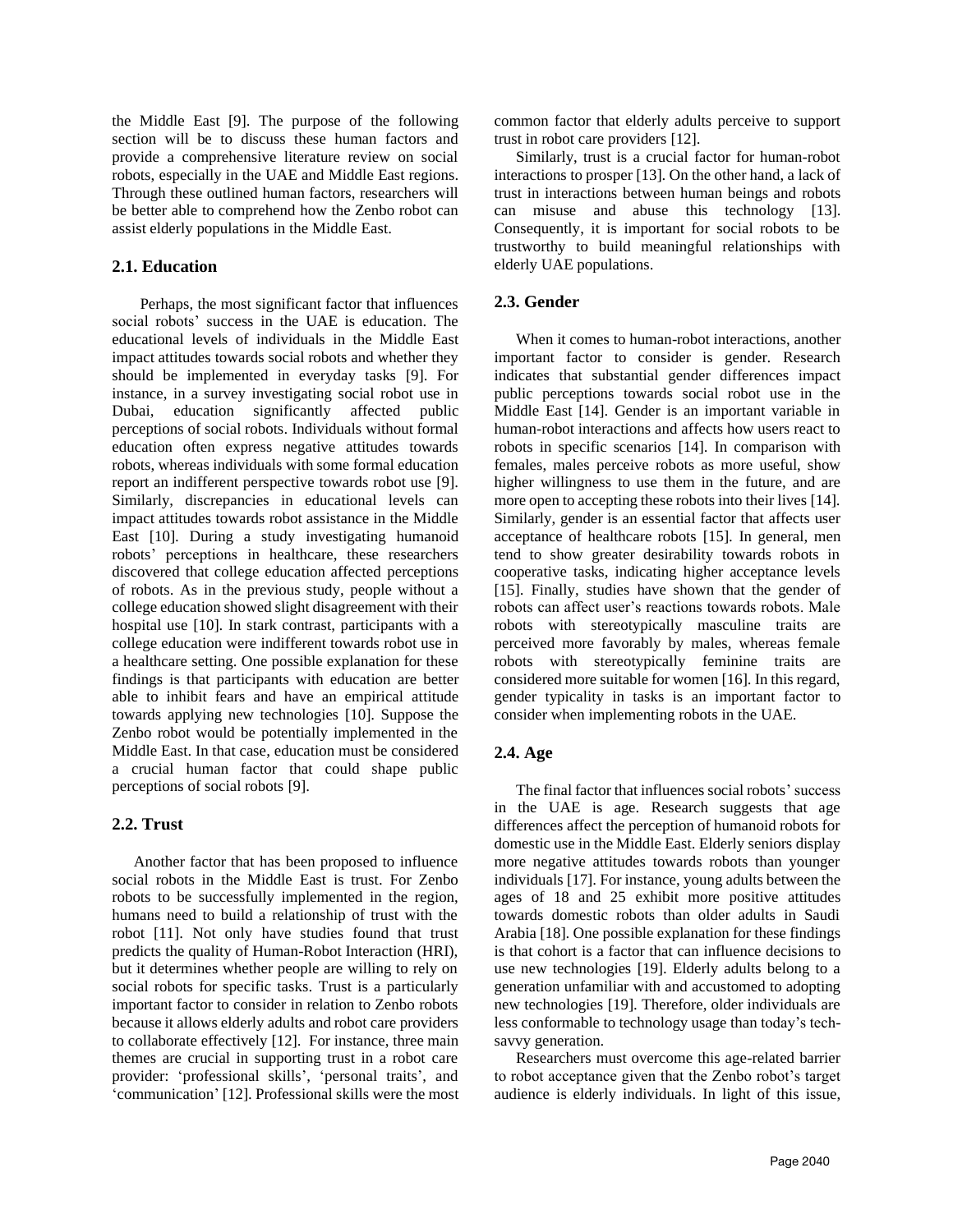several factors can improve older adults' acceptance of robots [20]. In a study investigating features that improve the acceptance of robots, these researchers discovered that older adults prefer human-like serviceoriented robots [20]. Hence, the researchers recommend designing robots with human-like qualities to carry out daily services for elderly populations. Ultimately, following these recommendations would go a long way in designing user-friendly social robots to assist elderly individuals in the Middle East.

Besides factors discussed previously in the literature, we extend our investigation to understand human factors that influence the success of social robots for vulnerable UAE populations [9].

# **3. A Study Design**

We conducted three surveys to gather perspectives from different stakeholders. Our targeted populations included People of Determination needs  $(n = 15)$ , elderly individuals ( $n = 14$ ), and the general public ( $n =$ 83). Drawing inspiration from crucial human factors in prior literature, we elicited factors in designing survey instruments [9]. In order to ensure the validity of our surveys, we consulted two international scholars that work in the field of social robots.

The survey questions were distributed towards populations with disabilities in the Zayed Higher Organization for People of Determination. Moreover, we also received responses from other universities and organizations in the UAE. Finally, the remaining two surveys were distributed to students at Zayed University in UAE and a government agency's employees [5].

In the following section, we discuss descriptive statistical results of three survey responses. Based on these results, we propose the next steps for making human-robot interactions possibly more meaningful, especially in the context of vulnerable UAE populations. We use the survey results to develop a mobile application, which interacts with Zenbo and seamlessly integrates with society.

In conducting our survey design, we draw on previous literature regarding the importance of essential human factors to gain a comprehensive understanding of social robots' public perceptions [9]. For each survey question, we relied exclusively on previous literature on the role of human factors in shaping public perceptions of robots. Human factors that differ based upon gender, age and culture can allow researchers to better understand how the public perceives social robots in the Middle East context [9]. Through outlining these various influential human factors, we hope researchers will achieve a comprehensive understanding of social robots' perceptions in the Middle Eastern region.

#### **4. Results and Discussion**

Our survey results have identified factors related to health, social activities, and environments in which they interact to determine the needs of elderly individuals that seek assistance from Zenbo. The results  $(n = 14)$ also highlight the importance of meeting UAE senior citizens' needs and interests. Zenbo has the power to assist elderly populations with their daily routine tasks. For instance, when seniors forget to take their medicines, the robot provides daily reminders for accomplishing this basic task. In order to prevent common diseases (e.g., heart disease and diabetes), older people must engage in physical activities on a daily basis to improve overall health. Zenbo robots can provide elderly individuals with daily reminders for activities such as videos from the internet as sources of motivation [9]. Furthermore, if elderly populations experience any emergencies, Zenbo can distribute emergency warnings and videos of the scenario to family members. Figure 1 below outlines responses received from elderly UAE residents.

Additionally, we asked our elderly respondents questions concerning their comfort levels in purchasing Zenbo. An overwhelming majority of elderly respondents approved of Zenbo as a medium that could be of assistance for taking medications, completing household chores, and reminding them about religious meditation.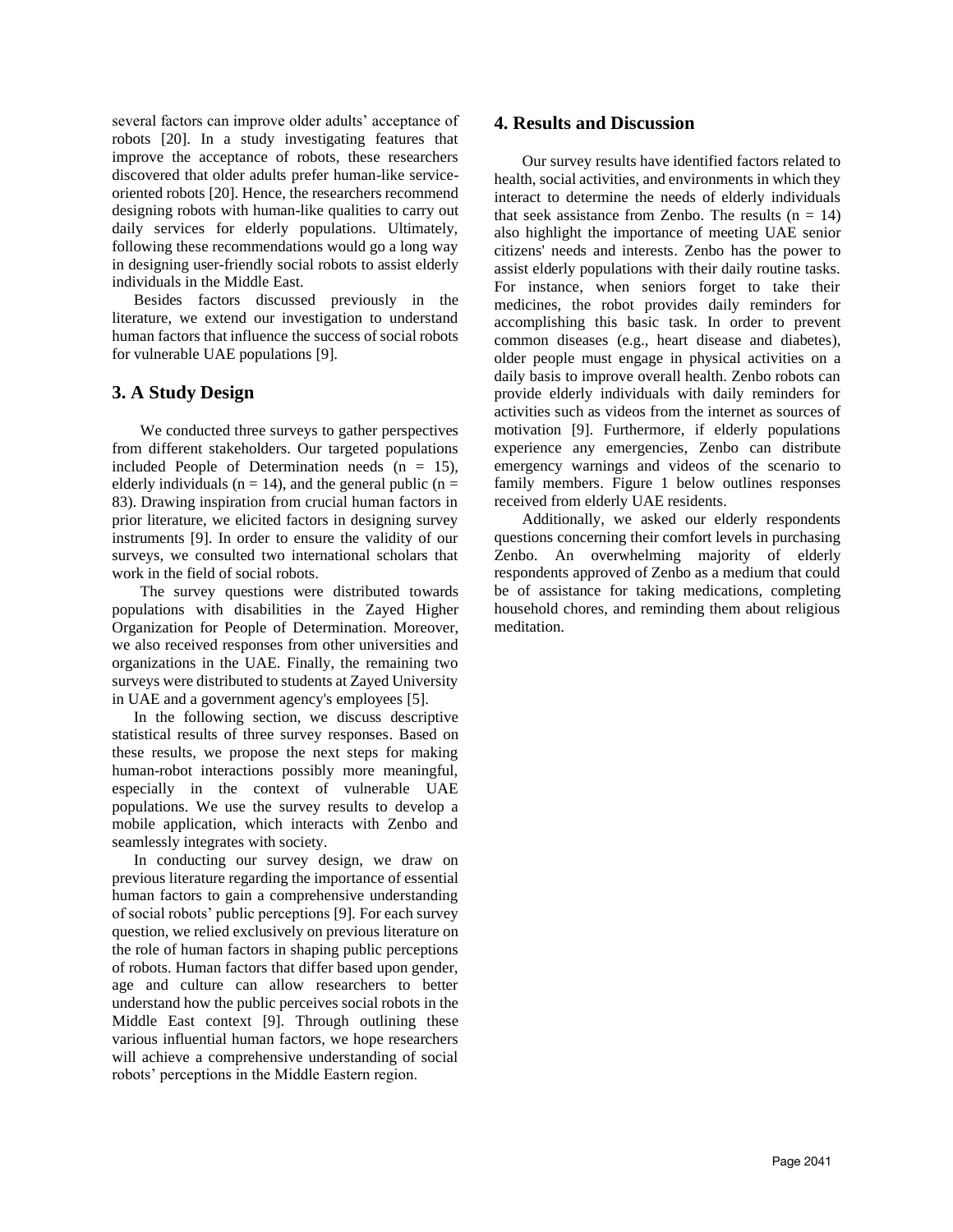

#### **Figure 1: Identifying the needs of elderly citizens**

Our second survey was conducted to identify People of Determinations' needs. Based on the Zayed Higher Organization for People of Determination

survey data, respondents agreed that having technologically advanced support is crucial for integrating into society [5]. The survey's participants indicated that they required personal assistance and support at various levels. For instance, they needed help reading labels on product packages, taking timely medications, and performing household chores. The majority of participants reported that they preferred social robots, such as Zenbo, to assist them [2]. The responses received from the elderly UAE residents are depicted in Figure 2.



# **Figure. 2: Identifying the needs of people of determination**

The third survey was administered to common citizens ( $n = 83$ ). Responses received from elderly UAE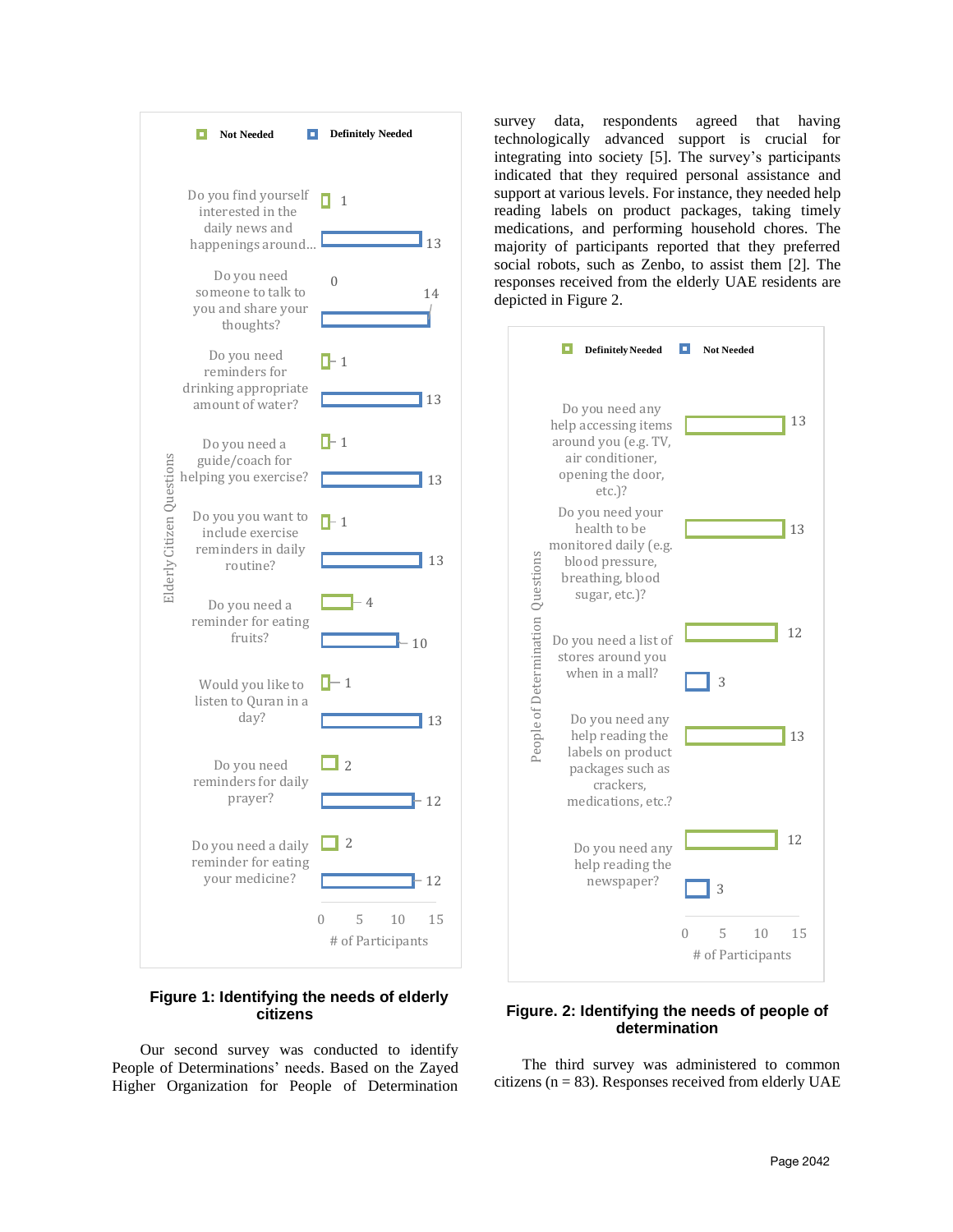residents are depicted in Figure 3. The results also demonstrate that majority of respondents required assistance from technological innovation in their daily routines.



**Figure. 3: Identifying the needs of common citizens**

# **5. Advancing Technological Innovation Through a Mobile Application**

In this step, we propose a mobile application (app) that complements social robots' integration in UAE culture. Zenbo will assist three main stakeholders (i.e., ordinary citizens, People of Determinations, and elderly

people). Based on survey results' outcomes and exploring existing features of the Zenbo robot, we have assimilated the following list of mobile app features:

- 1. Finding the location of a person;
- 2. Providing reminders for medication, meditation (five daily calls to prayers), exercise, and food; and
- 3. Monitoring various physical actions/motions by a person.

#### **5.1. App Development**

In terms of app development, we developed the graphical user interface using buttons, such as adding reminders for medication, exercise, and food, receiving notifications, sending notifications, adding reminders for five prayers, and adding additional reminders. We designed the app by following these steps:

- 1. List Screen is used for listing the reminders. A single table view develops the List Screen. Each cell on the screen represents a single reminder. By tapping each cell (reminder), it takes the user to the next screen.
- 2. Detail Screen is used for showing details of the reminder.
- 3. Reminder Bar is used for adding reminders with a navigation bar. The entered items then move to a new screen to add new reminders. This screen is designed using labels embedded in a scroll view. The process is repeated using the table view with single cells. By tapping Add navigation item, another repeated reminder is added to the list.
- 4. Table view is then used to take participants to a new view controller. This allows them to select repeat options using a build-in table view. By selecting options, repeat mode is automatically set to the reminder.

# **5.2. Testing of App**

We tested the mobile app by following a systematic testing method and improved the functionality based on the feedback received. We followed these steps:

**5.2.1. Functionality Testing**. We tested all the app functions, database connections, and forms employed to submit or get information from users. In particular, we tested:

- 1. The outgoing links from all the pages to the specific domain under test; and
- 2. All the internal links.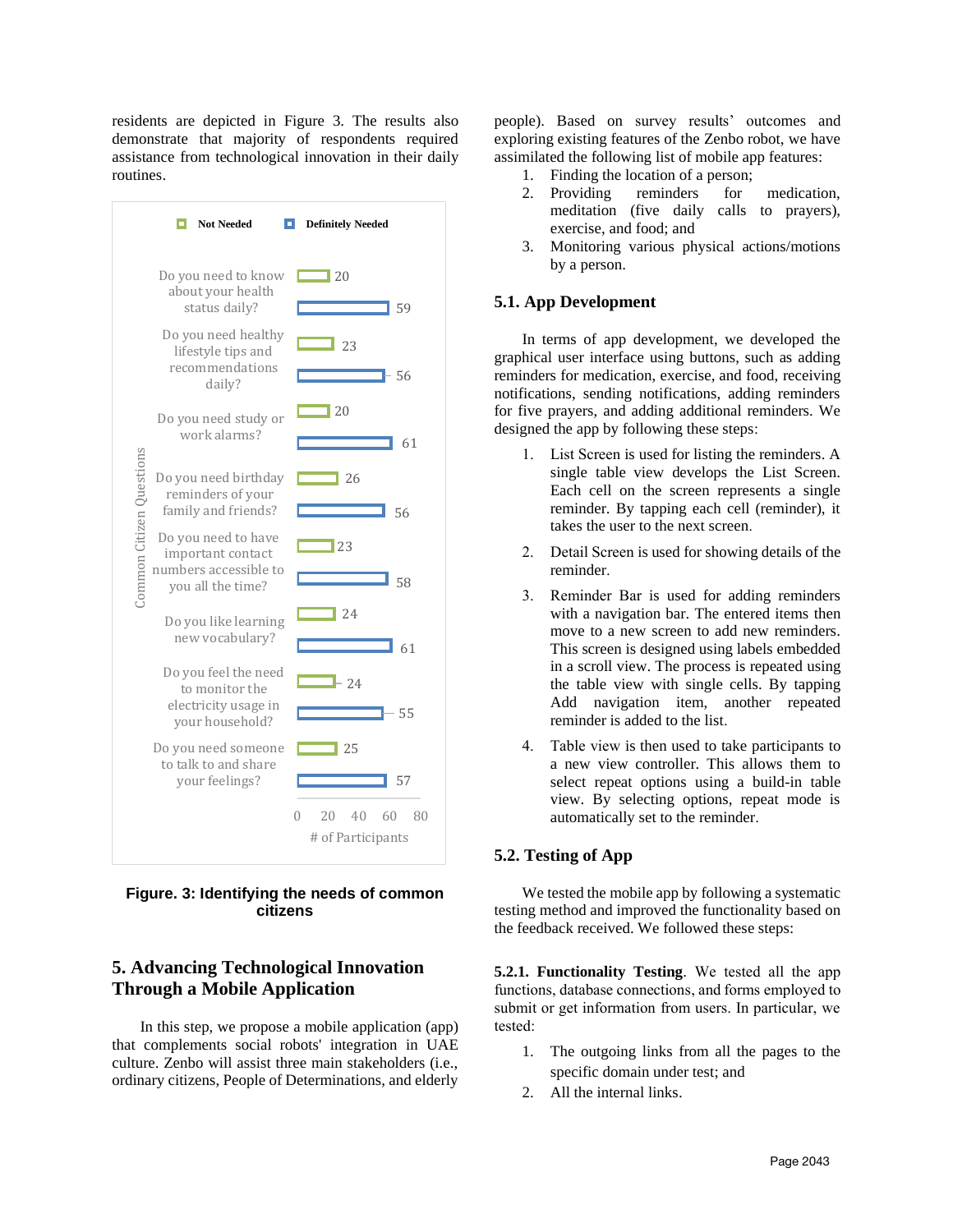**5.2.2. Test forms on all pages**. We also test the forms, as they are an integral part of the mobile app. In general, the forms are used for receiving information from users and to develop interactions with them. In particular, we checked:

- 1. All the validations on each field;
- 2. The default values in different fields;
- 3. Wrong inputs in the forms; and
- 4. The options to create, modify, or delete forms.

**5.2.3. Usability Testing**. We performed the usability test to measure human-computer interaction characteristics and identify weaknesses in the system before correcting them. In particular, we tested the app to:

- 1. Have a simple and easy-to-use interface design; and
- 2. Include clear instructions to guide users.

# **6. Discussion and Conclusion**

In this paper, we studied the adaptability of the Zenbo robot in the UAE environment and integrated important features to assist elderly individuals and People of Determination. Slowly but surely, the lifestyles of senior individuals are becoming harder in society. As they grow older, their eating habits, physical health, and ability to perform everyday activities steadily decline. Moreover, they often forget to take important medications, which has a negative impact on their overall health.

We conducted three surveys to include the People of Determination, the elderly population, and the ordinary citizens. The study results show that the majority of participants from all three stakeholder groups expressed that they need help or assistance from robots. This study also helps in better understanding the personality in human-robot interactions [8].

Following an exploratory survey design study, we developed a mobile app to better understand new generation technologies. We integrated several important features, such as reminders (medication, prayers, etc.) in the app. It also allows sending notifications when required. To enable users to easily understand and operate this application, a user-friendly interface was designed.

The technological advancement in this direction will help transform the medical system, bring efficiencies in the healthcare sector, and provide safety to the most vulnerable stakeholders in the UAE.

We also conclude that Zenbo could play a major role in providing dynamic assistance in the UAE households and commercial establishments. In future research, we expect to use the mobile app to gather reallife data and gather more in-depth insights about the integration of Zenbo in the UAE community. We encourage researchers to investigate the features listed below to make the mobile app more interactive and effective by:

- 1. Adding additional features including embedded chips, sensors, and arms;
- 2. Providing functions to support security and privacy issues; and
- 3. Allowing other family members to receive notifications in emergency situations when their loved ones face any issues.

Our research has practical implications for policymakers. For instance, the UAE government can formally allow vulnerable communities, such as the People of Determination and the elderly, to use Zenbo for ensuring mental well-being.

# **7. Limitations**

Like other research, this study also has some limitations. Securing substantial participation in our surveys designed for the elderly and People of Determination presented a big challenge. In future studies, we intend to collect qualitative research data through interviews with vulnerable communities to comprehensively understand technological innovation requirements.

# **8. Acknowledgements**

 This study is supported by Research Incentive Fund (R20090), Zayed University, United Arab Emirates.

# **10. References**

- [1] Jackson, J. C., Castelo, N., & Gray, K. (2020). Could a rising robot workforce make humans less prejudiced?. *American Psychologist*.
- [2] Wesselman, E. (2016). Social robots. An advisory report prepared by KPMG on 2016's new breed of social robots is ready to enter your world. Retrieved on December 6, 2020 from: [https://assets.kpmg/content/dam/kpmg/pdf/2016/06/soci](https://assets.kpmg/content/dam/kpmg/pdf/2016/06/social-robots.pdf) [al-robots.pdf](https://assets.kpmg/content/dam/kpmg/pdf/2016/06/social-robots.pdf)
- [3] Kaneko, K., Harada, K., Kanehiro, F., Miyamori, G., & Akachi, K. (2008, September). Humanoid robot HRP-3. In *2008 IEEE/RSJ International Conference on Intelligent Robots and Systems* (pp. 2471-2478). IEEE.
- [4] Reher, J., Cousineau, E. A., Hereid, A., Hubicki, C. M., & Ames, A. D. (2016, May). Realizing dynamic and efficient bipedal locomotion on the humanoid robot